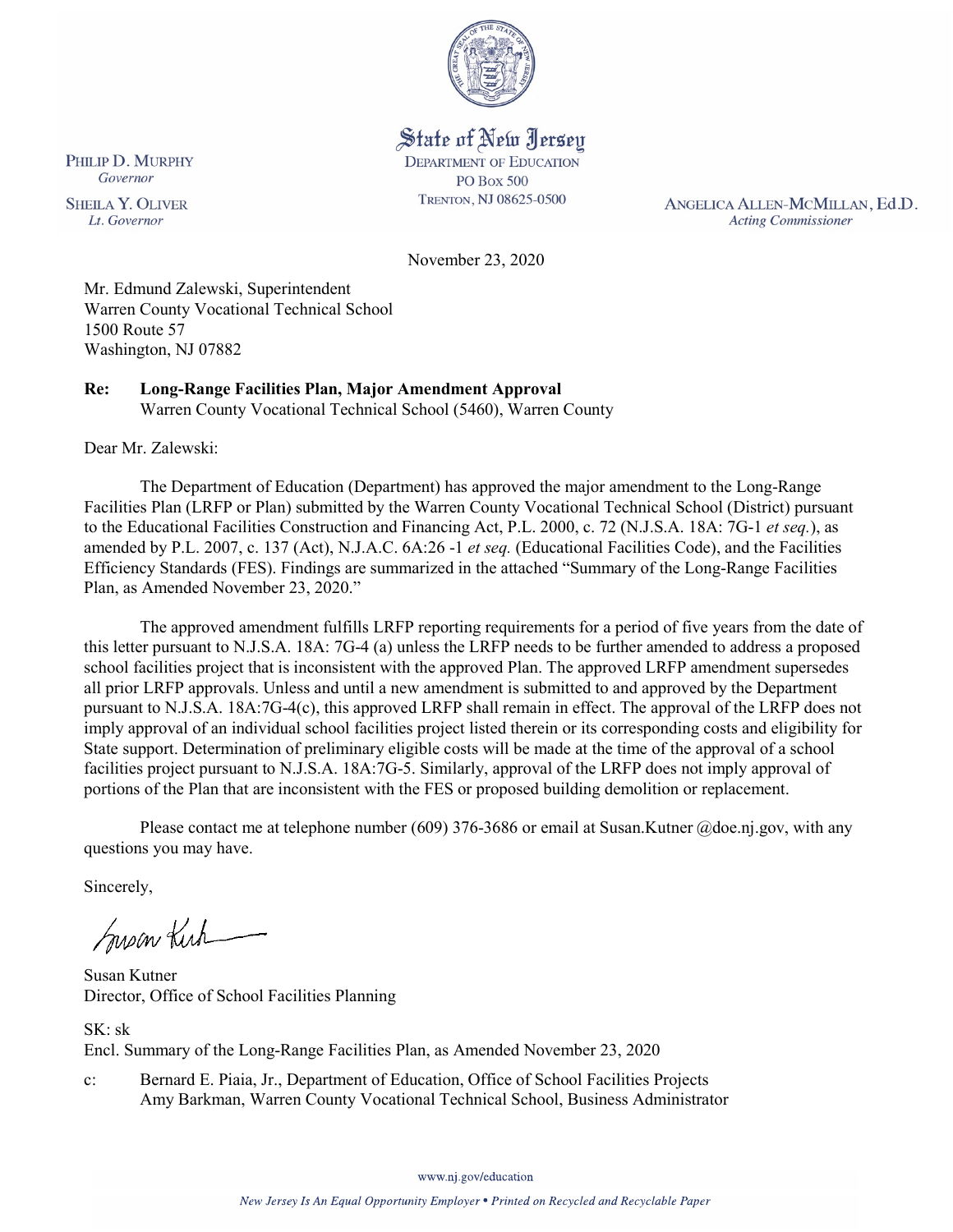## **Warren County Vocational Technical School (5460) Summary of the Long-Range Facilities Plan, as Amended November 23, 2020**

The Department of Education (Department) has completed its review of the major amendment to the Long-Range Facilities Plan (LRFP or Plan) submitted by the Warren County Vocational Technical School (District) pursuant to the Educational Facilities Construction and Financing Act, P.L. 2000, c. 72 (N.J.S.A. 18A: 7G-1 *et seq.*), as amended by P.L. 2007, c. 137 (Act), N.J.A.C. 6A:26-1 et seq. (Educational Facilities Code), and the Facilities Efficiency Standards (FES).

The following provides a summary of the District's approved amended LRFP. The summary is based on the standards set forth in the Act, the Educational Facilities Code, the FES, District-reported information in the Department's LRFP reporting system, and supporting documentation. The referenced reports in *italic* text are standard reports available on the Department's LRFP website.

### **1. Inventory Overview**

The District is classified as a Regular Operating District (ROD) for funding purposes. It provides services for students in grades 9-12.

The District identified existing and proposed schools, sites, buildings, rooms, and site amenities in its LRFP. Table 1 lists the number of existing and proposed district schools, sites, and buildings. Detailed information can be found in the *School Asset Inventory Report* and the *Site Asset Inventory Report.*

**As directed by the Department, school facilities projects that have received initial approval by the Department and have been approved by the voters, if applicable, are represented as "existing" in the LRFP.** Approved projects that include new construction and/or the reconfiguration/reassignment of existing program space are as follows: n/a.

| Category                                     | <b>Existing</b> | <b>Proposed</b> |
|----------------------------------------------|-----------------|-----------------|
| Number of Schools (assigned DOE school code) |                 |                 |
| Number of School Buildings <sup>1</sup>      |                 |                 |
| Number of Non-School Buildings <sup>2</sup>  |                 |                 |
| Number of Vacant Buildings                   |                 |                 |
| Number of Sites                              |                 |                 |

#### **Table 1: Number of Schools, School Buildings, and Sites**

Based on the existing facilities inventory submitted by the District:

- Schools using leased buildings (short or long-term):  $n/a$
- Schools using temporary classroom units (TCUs), excluding TCUs supporting construction: n/a
- Vacant/unassigned school buildings:  $n/a$

 $\overline{a}$ 

<span id="page-1-1"></span><span id="page-1-0"></span>*<sup>1</sup>* Includes district-owned buildings and long-term leases serving students in district-operated programs

<sup>&</sup>lt;sup>2</sup> Includes occupied district-owned buildings not associated with a school, such as administrative buildings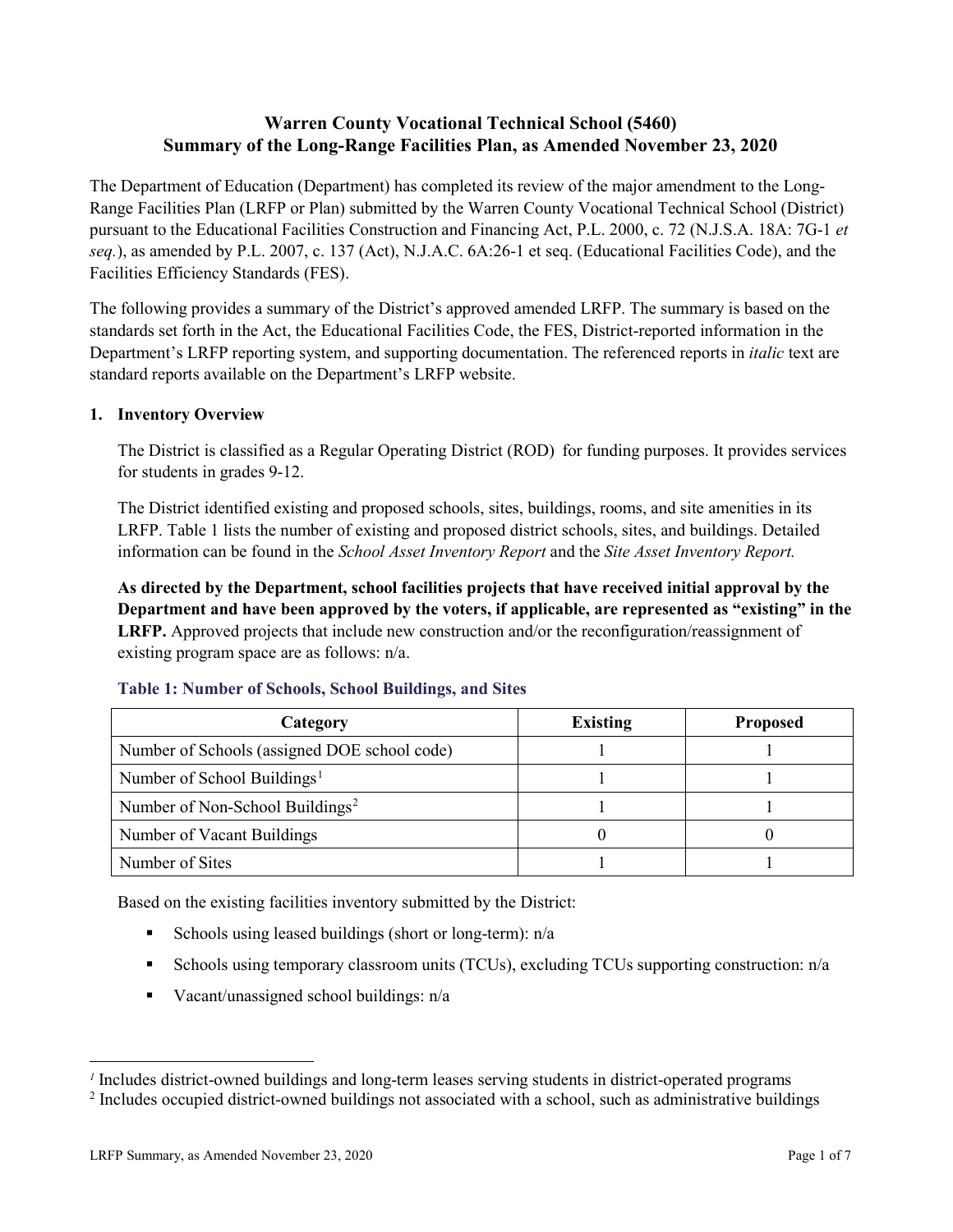Findings:

The Department has determined that the proposed inventory is adequate for approval of the District's LRFP amendment. However, the LRFP determination does not imply approval of an individual school facilities project listed within the LRFP; the District must submit individual project applications for project approval.

### **2. District Enrollments**

The District determined the number of students, or "proposed enrollments," to be accommodated for LRFP planning purposes on a district-wide basis and in each school.

Since the District is a county vocational school district, the Department does not require the submission of a standard cohort-survival enrollment projection. Instead, proposed enrollments are based on district proposed CTE programs and capacity and are conditionally accepted for LRFP planning purposes pending approval by the Department's Office of Career Readiness.

Table 2 provides a comparison of existing and proposed enrollments. All totals include special education students.

|                              | <b>Existing Enrollments</b> | <b>District Proposed Enrollments</b> |
|------------------------------|-----------------------------|--------------------------------------|
| <b>Grades</b>                | 2019-20                     | 2019-20                              |
| PK (excl. private providers) |                             |                                      |
| Grades K to 5                |                             |                                      |
| Grades 6 to 8                |                             |                                      |
| Grades 9 to 12               | 455                         | 476                                  |
| Totals K to 12               | 455                         | 476                                  |

#### **Table 2: Enrollments**

Findings:

The Department has determined the District's proposed enrollments to be acceptable for approval of the District's LRFP amendment and for planning purposes pending review by the Department's Office of Career Readiness at the time an application for a school facilities project is submitted, if applicable.

### **3. District Practices Capacity**

Based on information provided in the room inventories, District Practices Capacity was calculated for each school building to determine whether adequate capacity is proposed for the projected enrollments based on district scheduling and class size practices. The capacity totals assume instructional buildings can be fully utilized regardless of school sending areas, transportation, and other operational issues. The calculations only consider district-owned buildings and long-term leases; short term leases and temporary buildings are excluded. **A capacity utilization factor of 90% for classrooms serving grades K-8 and 85% for classrooms serving grades 9-12 is applied in accordance with the FES.** No capacity utilization factor is applied to preschool classrooms.

In certain cases, districts may achieve adequate District Practices Capacity to accommodate enrollments but provide inadequate square feet per student in accordance with the FES, resulting in educational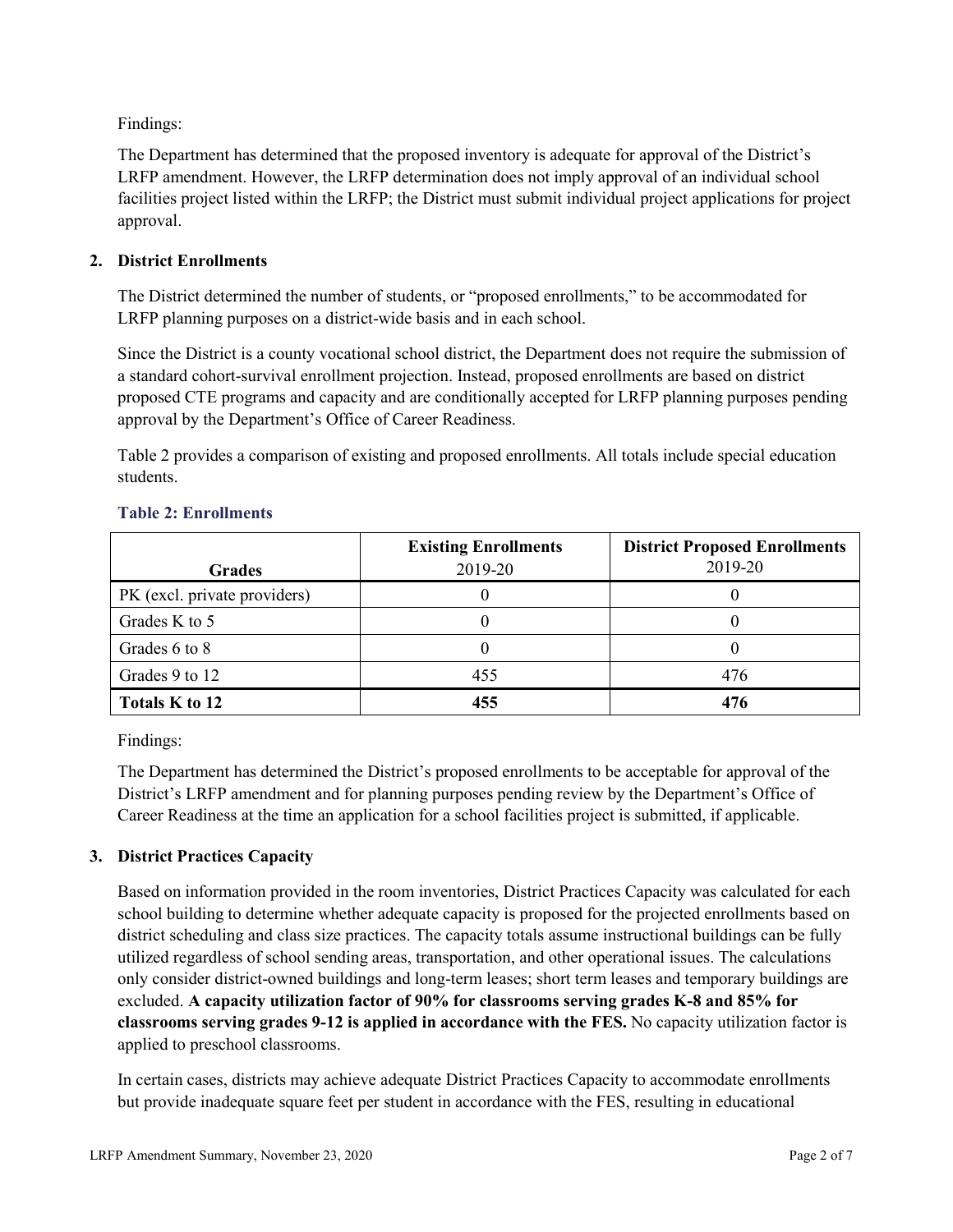adequacy issues and "Unhoused Students." Unhoused students are considered in the "Functional Capacity" calculations used to determine potential State support for school facilities projects and are analyzed in Section 4.

Table 3 provides a summary of proposed enrollments and existing and proposed District-wide capacities. Detailed information can be found in the LRFP website reports titled *FES and District Practices Capacity Report, Existing Rooms Inventory Report, and Proposed Rooms Inventory Report.*

| <b>Grades</b>              | <b>Proposed</b><br><b>Enrollments</b> | <b>Existing</b><br><b>District</b><br><b>Practices</b><br>Capacity | <b>Existing</b><br>Deviation* | <b>Proposed</b><br><b>District</b><br><b>Practices</b><br>Capacity | <b>Proposed</b><br>Deviation* |
|----------------------------|---------------------------------------|--------------------------------------------------------------------|-------------------------------|--------------------------------------------------------------------|-------------------------------|
| Elementary ( $PK$ to 5)    | 0                                     | 0.00                                                               | 0.00                          | 0.00                                                               | 0.00                          |
| Middle $(6 \text{ to } 8)$ | 0                                     | 0.00                                                               | 0.00                          | 0.00                                                               | 0.00                          |
| High $(9 \text{ to } 12)$  | 476                                   | 491.30                                                             | 15.30                         | 491.30                                                             | 15.30                         |
| <b>District Totals</b>     | 476                                   | 491.30                                                             | 15.30                         | 491.30                                                             | 15.30                         |

**Table 3: District Practices Capacity Analysis**

*\* Positive numbers signify surplus capacity; negative numbers signify inadequate capacity. Negative values for District Practices capacity are acceptable for approval if proposed enrollments do not exceed 100% capacity utilization.*

Considerations:

- Based on the proposed enrollments and existing room inventories, the District is projected to have inadequate capacity for the following grade groups, assuming all school buildings can be fully utilized: n/a
- Adequate justification has been provided by the District if the proposed capacity for a school significantly deviates from the proposed enrollments. Generally, surplus capacity is acceptable for LRFP approval if additional capacity is not proposed through new construction.

### Findings:

The Department has determined that proposed District capacity, in accordance with the proposed enrollments, is adequate for approval of the District's LRFP amendment. The Department will require a current enrollment projection at the time an application for a school facilities project is submitted, incorporating the District's most recent Fall Enrollment Report, in order to verify that the LRFP's planned capacity meets the District's updated enrollments.

#### **4. New Construction Funding Eligibility**

*Functional Capacity* was calculated and compared to the proposed enrollments to provide a **preliminary estimate** of Unhoused Students and new construction funding eligibility. **A final determination will be made at the time of project application approval.**

*Functional Capacity* is the adjusted gross square footage of a school building *(total gross square feet minus excluded space)* divided by the minimum area allowance per full-time equivalent student for the grade level contained therein. *Unhoused Students* is the number of students projected to be enrolled in the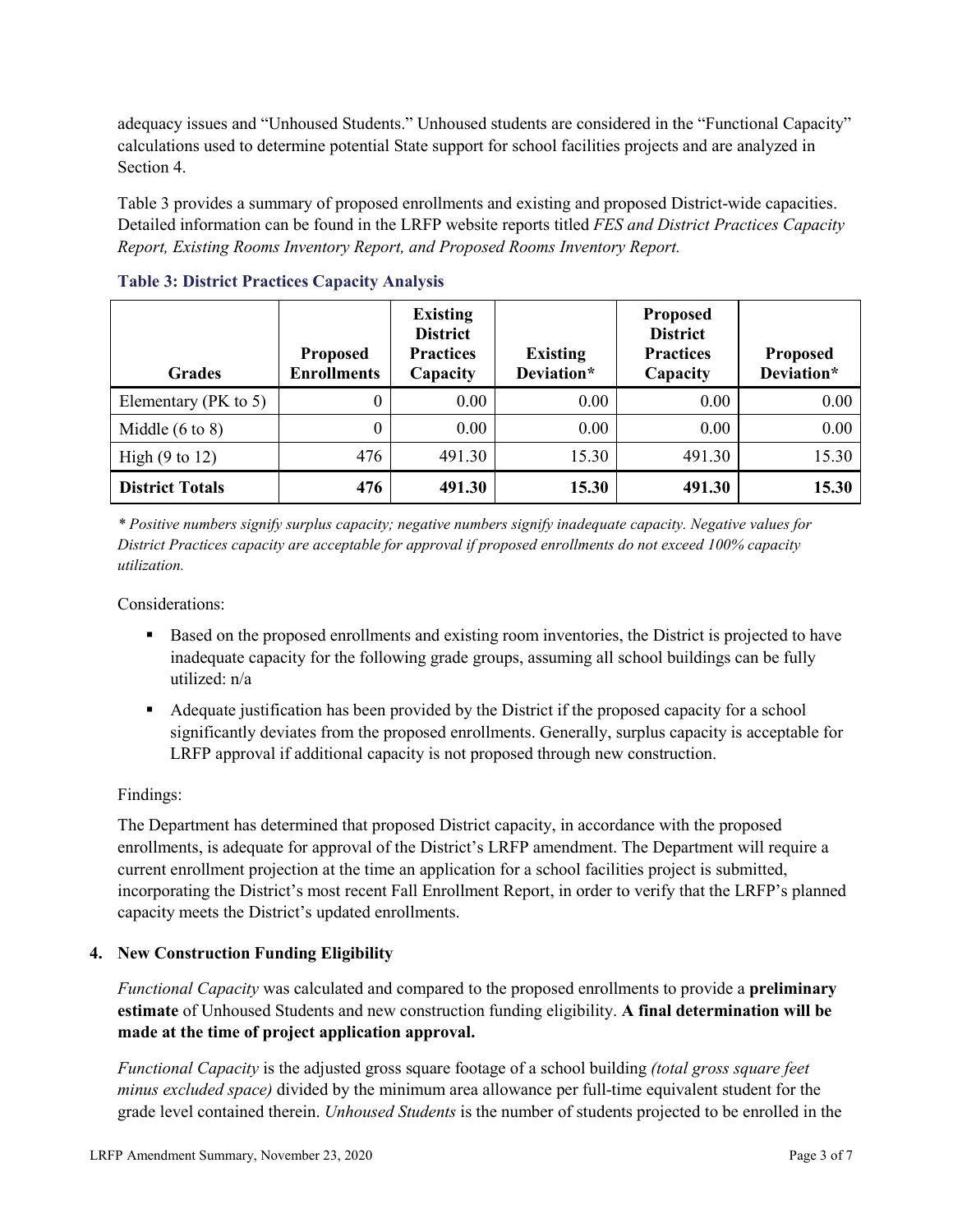District that exceeds the Functional Capacity of the District's schools pursuant to N.J.A.C. 6A:26-2.2(c). *Excluded Square Feet* includes (1) square footage exceeding the FES for any pre-kindergarten, kindergarten, general education, or self-contained special education classroom; (2) grossing factor square footage *(corridors, stairs, mechanical rooms, etc.)* that exceeds the FES allowance, and (3) square feet proposed to be demolished or discontinued from use. Excluded square feet may be revised during the review process for individual school facilities projects.

Table 4 provides a preliminary assessment of the Functional Capacity, Unhoused Students, and Estimated Maximum Approved Area for Unhoused Students for each FES grade group. The calculations exclude temporary facilities and short-term leased buildings. School buildings proposed for whole or partial demolition or reassignment to a non-school use are excluded from the calculations pending project application review. If a building is proposed to be reassigned to a different school, the square footage is applied to the proposed grades after reassignment. Buildings that are not assigned to a school are excluded from the calculations. In addition, only preschool students eligible for state funding (former ECPA students) are included. Detailed information concerning the calculations can be found in the *Functional Capacity and Unhoused Students Report* and the *Excluded Square Footage Report.*

| Category                                     | PK/K to 5 | 6 to 8   | 9 to 12  | <b>Total</b> |
|----------------------------------------------|-----------|----------|----------|--------------|
| Eligible PK /K-12 Proposed Enrollments       | 0         | 0        | 476      |              |
| FES Area Allowance (SF/student)              | 125.00    | 134.00   | 151.00   |              |
| <b>Prior to Completion of Proposed Work:</b> |           |          |          |              |
| <b>Existing Gross Square Feet</b>            | $\theta$  | $\theta$ | 155,060  | 155,060      |
| <b>Adjusted Gross Square Feet</b>            | $\theta$  | $\theta$ | 140,692  | 140,692      |
| <b>Adjusted Functional Capacity</b>          | 0.00      | 0.00     | 931.74   |              |
| <b>Unhoused Students</b>                     | 0.00      | 0.00     | 0.00     |              |
| Est. Max. Area for Unhoused Students         | 0.00      | 0.00     | 0.00     |              |
| <b>After Completion of Proposed Work:</b>    |           |          |          |              |
| Gross Square Feet                            | $\theta$  | $\theta$ | 155,060  | 155,060      |
| New Gross Square Feet                        | $\theta$  | $\theta$ | $\theta$ | $\theta$     |
| <b>Adjusted Gross Square Feet</b>            | $\theta$  | $\theta$ | 140,692  | 140,692      |
| <b>Functional Capacity</b>                   | 0.00      | 0.00     | 931.74   |              |
| <b>Unhoused Students after Construction</b>  | 0.00      | 0.00     | 0.00     |              |
| Est. Max. Area Remaining                     | 0.00      | 0.00     | 0.00     |              |

#### **Table 4: Estimated Maximum Approved Area for Unhoused Students**

Facilities used for non-instructional or non-educational purposes are ineligible for State support under the Act. However, projects for such facilities shall be reviewed by the Department to determine whether they are consistent with the District's LRFP and whether the facility, if it is to house students (full or part time) conforms to educational adequacy requirements. These projects shall conform to all applicable statutes and regulations.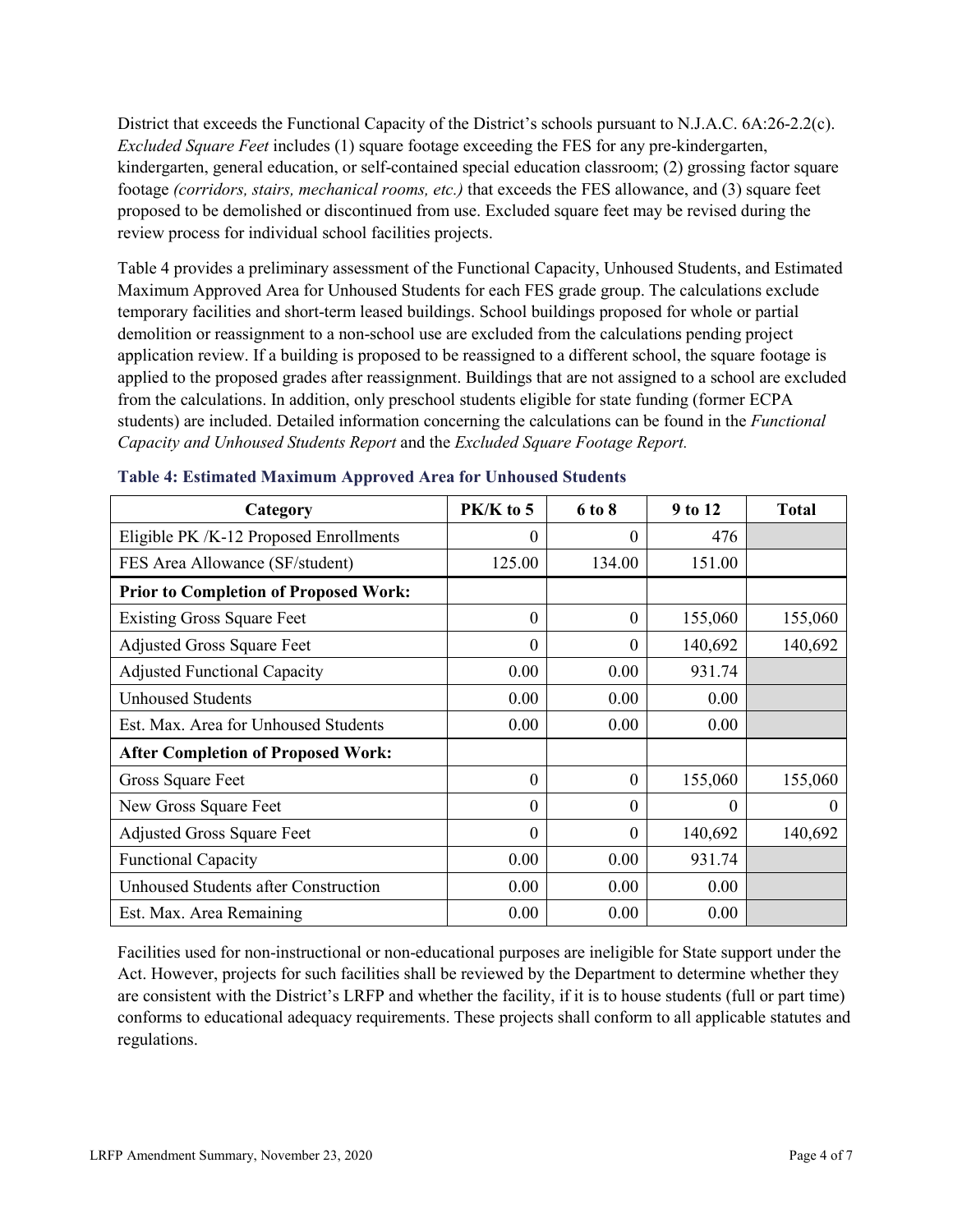Estimated costs represented in the LRFP by the District are for capital planning purposes only. The estimates are not intended to represent preliminary eligible costs or final eligible costs of approved school facilities projects.

Considerations:

- The District does not have approved projects pending completion, as noted in Section 1, that impact the Functional Capacity calculations.
- The Functional Capacity calculations *exclude* square feet proposed for demolition or discontinuation for the following FES grade groups and school buildings pending a feasibility study and project review: n/a.
- Based on the preliminary assessment, the District has Unhoused Students prior to the completion of proposed work for the following FES grade groups: n/a.
- New construction is proposed for the following FES grade groups:  $n/a$ .
- **Proposed new construction exceeds the estimated maximum area allowance for Unhoused** Students prior to the completion of the proposed work for the following grade groups: n/a.
- The District, based on the preliminary LRFP assessment, will not have Unhoused Students after completion of the proposed LRFP work. If the District is projected to have Unhoused Students, adequate justification has been provided to confirm educational adequacy in accordance with Section 6 of this determination.

### Findings:

Functional Capacity and Unhoused Students calculated in the LRFP are preliminary estimates. Preliminary Eligible Costs (PEC) and Final Eligible Costs (FEC) will be included in the review process for specific school facilities projects. A feasibility study undertaken by the District is required if building demolition or replacement is proposed per N.J.A.C. 6A:26-2.3(b)(10).

### **5. Proposed Work**

The District assessed program space, capacity, and physical plant deficiencies to determine corrective actions. Capital maintenance, or *"system actions,"* address physical plant deficiencies due to operational, building code, and /or life cycle issues. Inventory changes, or *"inventory actions,*" add, alter, or eliminate sites, site amenities, buildings, and/or rooms.

The Act (N.J.S.A. 18A:7G-7b) provides that all school facilities shall be deemed suitable for rehabilitation unless a pre-construction evaluation undertaken by the District demonstrates to the satisfaction of the Commissioner that the structure might pose a risk to the safety of the occupants even after rehabilitation or that rehabilitation is not cost-effective. Pursuant to N.J.A.C. 6A:26-2.3(b)(10), the Commissioner may identify school facilities for which new construction is proposed in lieu of rehabilitation for which it appears from the information presented that new construction is justified, provided, however, that for such school facilities so identified, the District must submit a feasibility study as part of the application for the specific school facilities project. The cost of each proposed building replacement is compared to the cost of additions or rehabilitation required to eliminate health and safety deficiencies and to achieve the District's programmatic model.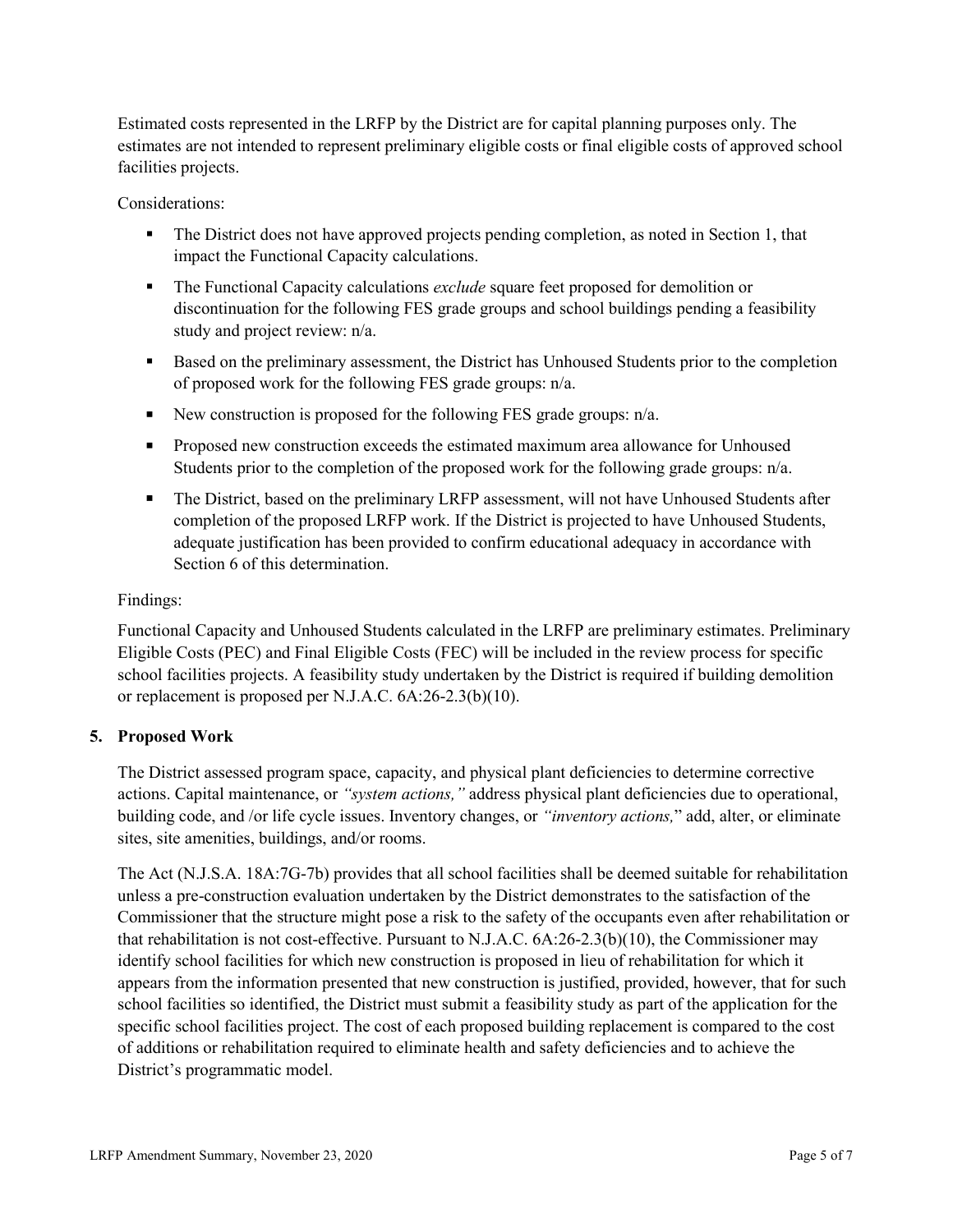Table 5 lists the scope of work proposed for each school based on the building(s) serving their student population. Proposed inventory changes are described in the LRFP website reports titled *"School Asset Inventory Report and "Proposed Room Inventory Report."* Information concerning proposed systems work, or capital maintenance can be found in the "LRFP Systems Action Summary Report."

With the completion of the proposed work, the following schools are proposed to be eliminated: n/a; the following schools are proposed to be added: n/a.

| <b>Proposed Scope of Work</b>                                                                  | <b>Applicable Schools</b>                          |
|------------------------------------------------------------------------------------------------|----------------------------------------------------|
| <b>Renovation only</b> (no new construction)                                                   |                                                    |
| System actions only (no inventory actions)                                                     | n/a                                                |
| Existing inventory actions only (no systems actions)                                           | n/a                                                |
| Systems and inventory changes                                                                  | Warren County Vocational Technical School<br>(050) |
| <b>New construction</b>                                                                        |                                                    |
| Building addition only (no systems actions)                                                    | n/a                                                |
| Renovation and building addition (system, existing<br>inventory, and new construction actions) | n/a                                                |
| New building on existing site.                                                                 | n/a                                                |
| New building on new or expanded site.                                                          | n/a                                                |
| Site and building disposal (in addition to above scopes)                                       |                                                    |
| Partial building demolition                                                                    | n/a                                                |
| Whole building demolition                                                                      | n/a                                                |
| Site and building disposal or discontinuation of use                                           | n/a                                                |

#### **Table 5: School Building Scope of Work**

Findings:

The Department has determined that the proposed work is adequate for approval of the District's LRFP amendment. However, Department approval of proposed work in the LRFP does not imply the District may proceed with a school facilities project. The District must submit individual project applications with cost estimates for Department project approval. Both school facilities project approval and other capital project review require consistency with the District's approved LRFP.

### **6. Proposed Room Inventories and the Facilities Efficiency Standards**

The District's proposed school buildings were evaluated to assess general educational adequacy in terms of compliance with the FES area allowance pursuant to N.J.A.C. 6A:26-2.2 and 2.3.

District schools proposed to provide less square feet per student than the FES after the completion of proposed work as indicated in Table 5 are as follows: n/a

Findings:

The Department has determined that the District's proposed room inventories are adequate for LRFP approval. If school(s) are proposed to provide less square feet per student than the FES area allowance, the